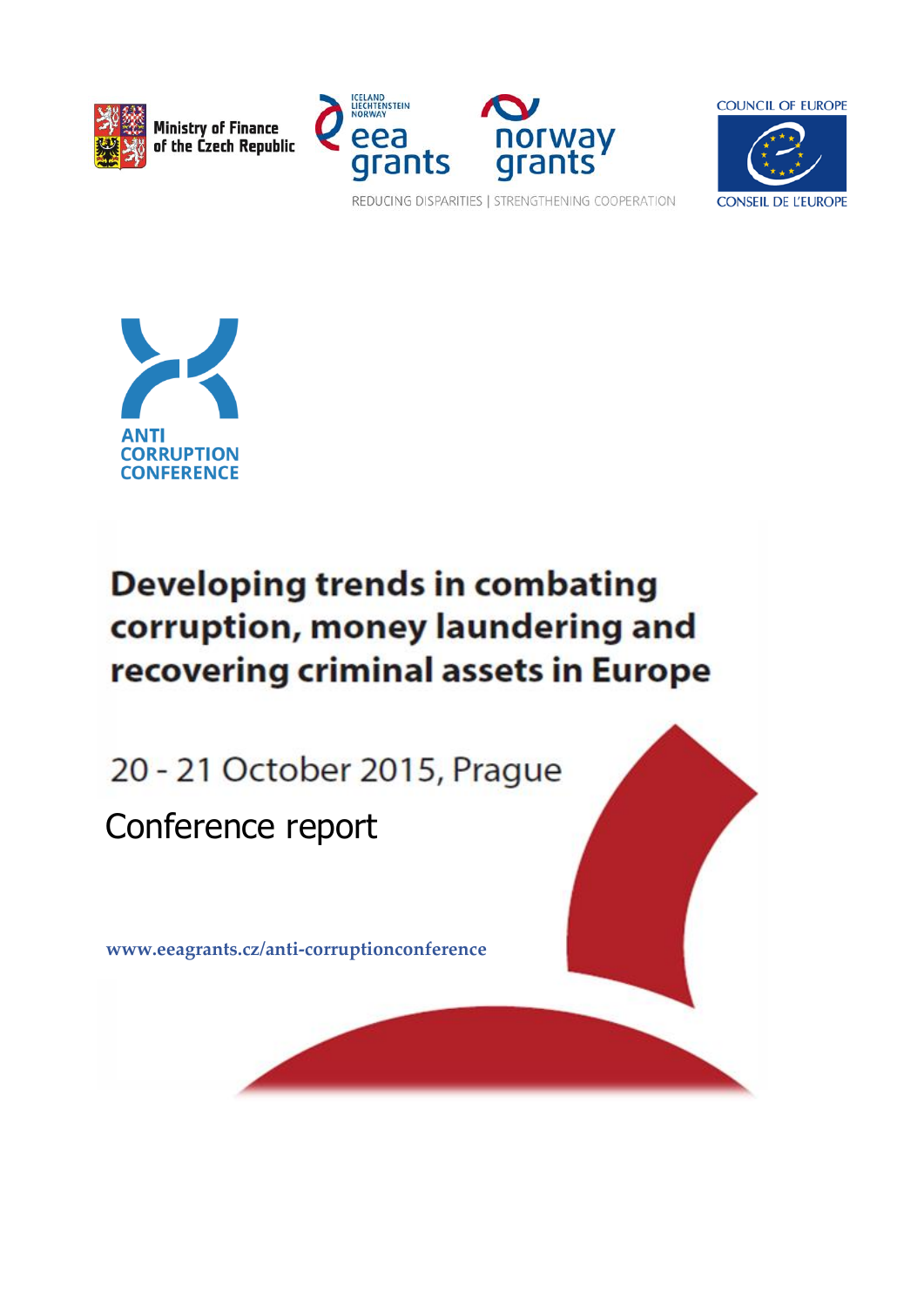## **TABLE OF CONTENTS**

**[Background](#page-2-0) [Opening remarks](#page-2-0) [Theme I: Transparency of Political Funding](#page-4-0) [Theme II: Preventing Judicial Corruption](#page-7-0) [Theme III: Whistleblower Protection](#page-10-0) [Theme IV: Key Challenges in Implementing the New Anti-money Laundering](#page-11-0)  [Standards](#page-11-0) [Theme V: Asset Recovery](#page-13-0)**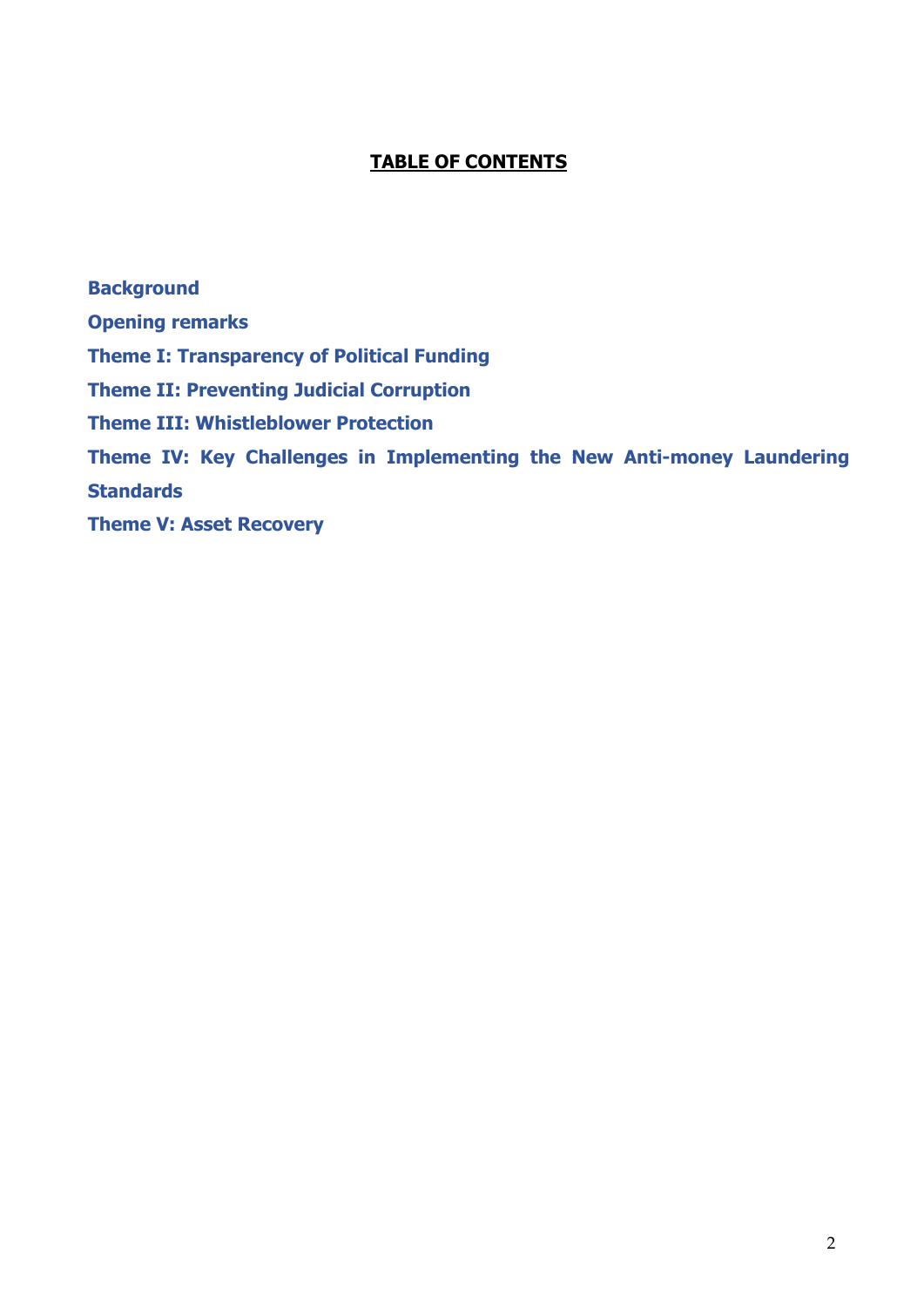## <span id="page-2-0"></span>**Background**

The International Conference **"Developing trends in combating corruption, money laundering and recovering criminal assets in Europe"** was planned as a forum for professional debates on major trends and challenging new international anti-corruption, antimoney laundering and asset recovery standards. As one

of the most important EEA and Norway Grants events in 2015, the attendees included practitioners, experts,



The capacity of the main conference hall in Top Hotel Prague was almost fully used (source: Mertel).

policymakers and other stakeholders, including civil society, from grant beneficiary states and the Council of Europe's Member States.

The Conference was structured in five themes which were approached successively, each in one dedicated session. In each session there were presentations by a panel of experts followed by discussion and questions from the floor. A moderator and a rapporteur were assigned to each session.

In the first day of the Conference, a working group split off to discuss the new items brought to the Anti-Money Laundering (AML) international standards (mainly the 4<sup>th</sup> EU AML Directive) in a parallel session.

The event was organized by the Ministry of Finance of the Czech Republic, in close cooperation with the donors (represented by the Financial Mechanism Office in Brussels, the Royal Norwegian Embassy in Prague) and the Council of Europe.



Czech Minister of Finance Mr Andrej Babiš together with State Secretary Ms Elsbeth Tronstad from Norway and Director General Mr Philippe Boillat from the Council of Europe in the opening part of the conference (source: Mertel).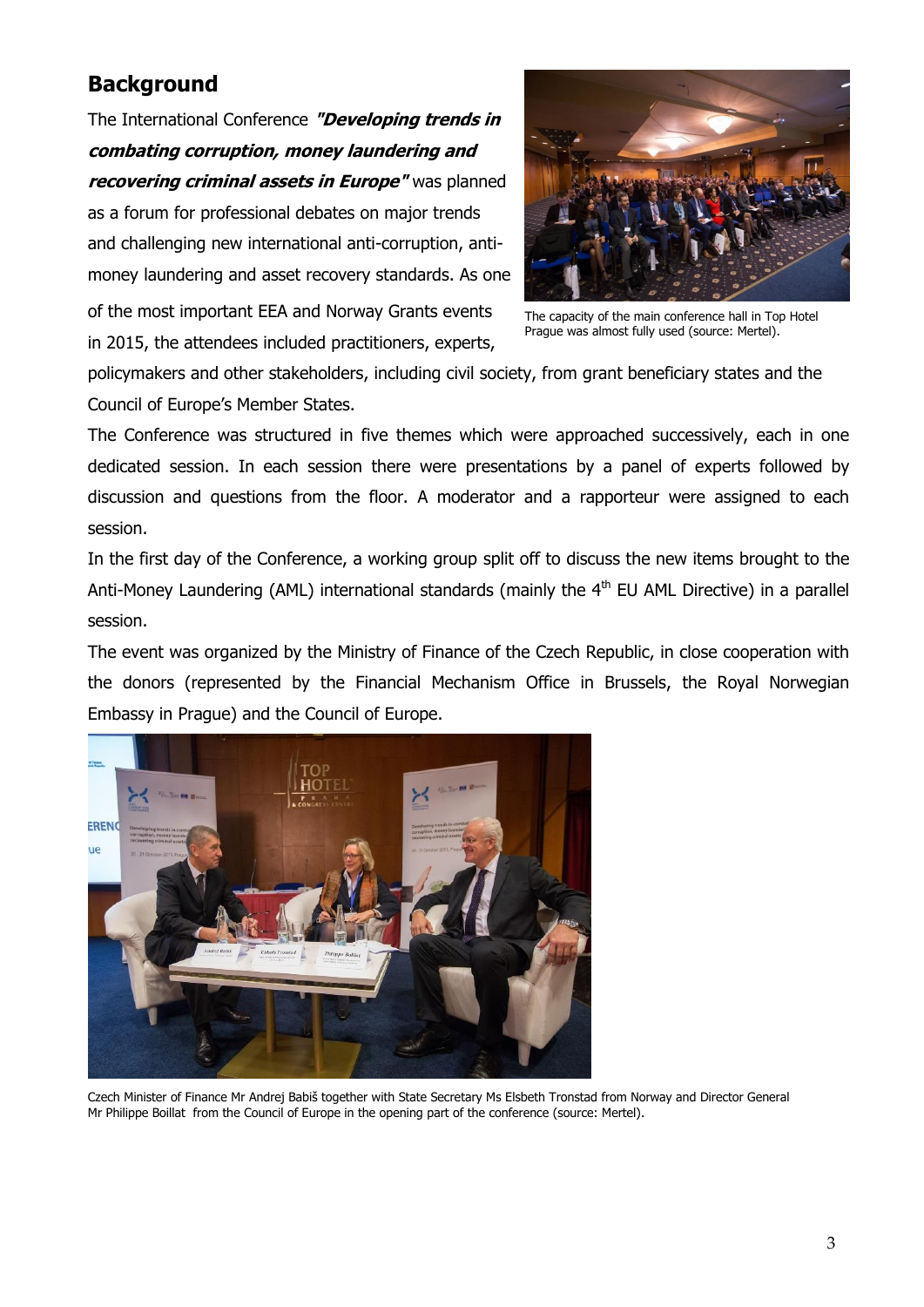## **Opening session**

### **Mr Andrej Babiš**

#### **Minister of Finance of the Czech Republic**

The Minister emphasised the importance of the event given that corruption is one of the most negative phenomena for the economies of all states and results in enormous costs for the public sector.

It was said that the Czech Republic has for many years been considered an example of a country impacted by corruption causing great problems for the economy and society.

Minister Babiš said that it cannot be tolerated that the country is perceived increasingly negatively in the eyes of partners and foreign investors, and Czech companies that move their businesses elsewhere.

The Minister also emphasised that a new bill had been passed in the Czech Republic, making public administration more professional and protecting civil servants from political influence.

The need for states to observe the OECD directive recommendations on transfer pricing was stressed as a way to achieve more revenues for the state budget.

The preparation of a new Public Procurement Act in the Czech Republic and a bill to more precisely regulate the funding of political parties and ensure higher transparency are on the political agenda, the Minister said.

A bill inspired by the EU AML/CFT regulations to achieve better transparency of legal entitles and their ownership structure is also under preparation.

The Minister emphasised that the cabinet wants to create an environment where the public sector gives the impression of fairness, respectability and reliability in the eyes of the public and our partners abroad. The Conference was considered a way to exchange our experience, knowledge and good practices.



### **Ms Elsbeth Tronstad**

## **State Secretary, Ministry of Foreign Affairs, Norway**

The State Secretary emphasised that a democratic system relies on trust between authorities and the people, and transparency and openness are essential for this trust to exist. Transparency is also

Ms Elsbeth Tronstad, State Secretary, Ministry of Foreign Affairs, Norway

needed so that authorities and politicians can be held accountable. Civil society and non-governmental

organisations have an important role to play in the fight against corruption, so do academia and the media; they advance knowledge, uncover information and play a key role as critical voices.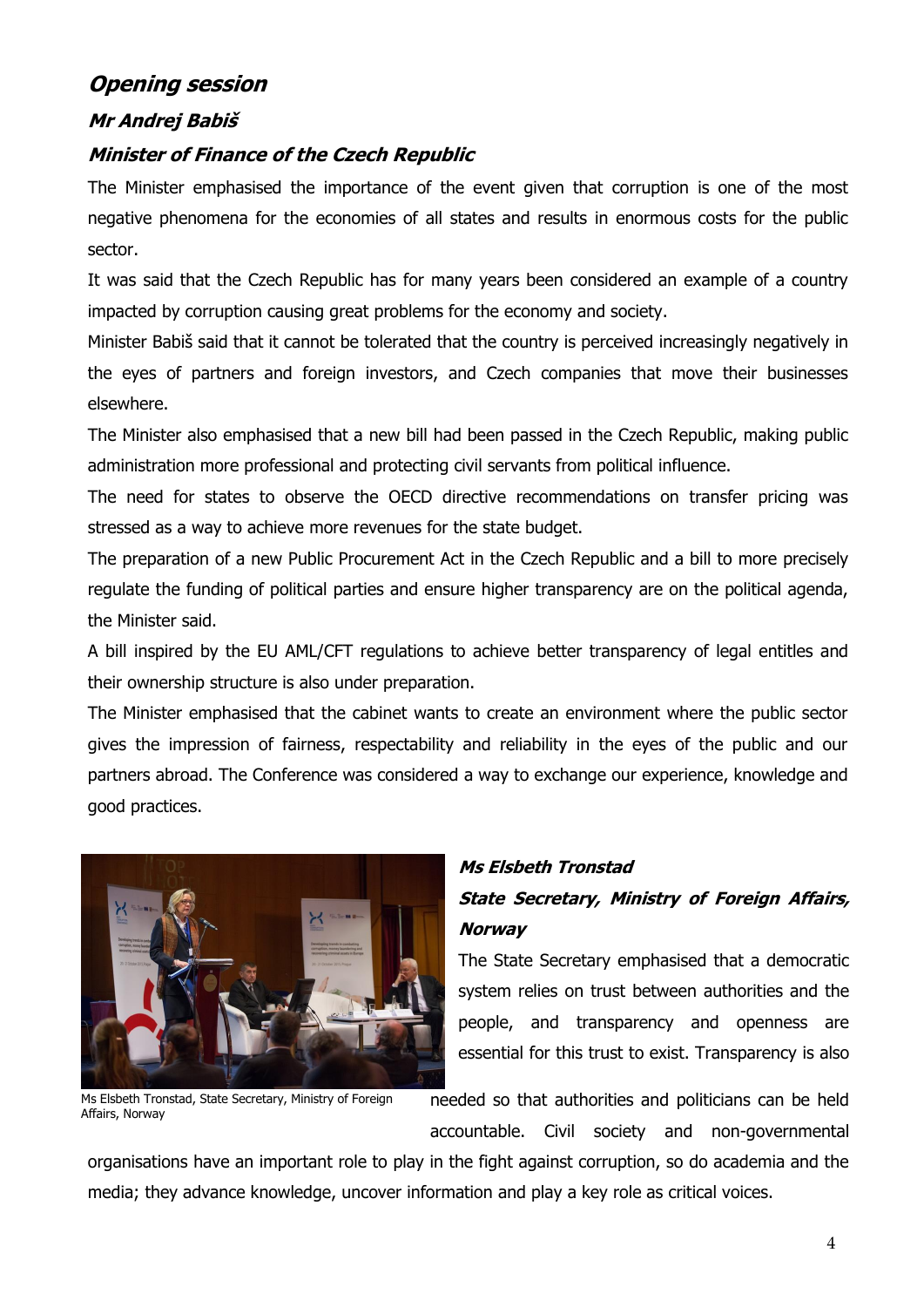Ms Tronstad informed that Norway has led a network of corruption-hunters over the last 10 years, comprised of investigators and prosecutors as well as heads of anti-corruption agencies in about 20 countries. Through this network, it has become evident that when politicians and other elected officials are corrupt, the people stop believing in democratic institutions and processes.

The State Secretary stressed that the donor states of the EEA and Norway Grants have a high awareness around risks of corruption and mismanagement within the Grants, and have entered into a partnership with Transparency International. A risk management strategy has also been developed.

Finally, while 'good governance' is not in itself a separate programme area, it is an integral part of all grant activities. A number of programmes and projects focus on improving public governance in the beneficiary states. A substantial number of projects funded through the NGO programmes under the EEA and Norway Grants are also addressing issues linked to good governance, transparency and anti-corruption.

#### **Mr Philippe Boillat**

#### **Director General, Directorate General Human Rights and Rule of Law, Council of Europe**

Mr Boillat opened the Conference, stressing the main Council of Europe (CoE) messages: the need for a renewed commitment by all Member States to tackling corruption and money laundering in all their forms, as no other crimes do more to undermine the political stability and economic growth of our states by spoiling legitimate resources and undermining public trust in the executive, legislative and judicial powers.

Acknowledging the importance of preventing and combating economic crimes, the Council of Europe provides a full package of support to its Member States by employing a triangular approach: standard-setting, through conventions, recommendations and guidance; monitoring, executed by its monitoring bodies GRECO and MONEYVAL; and technical assistance in legislative reforms, effective implementation and international cooperation.

<span id="page-4-0"></span>The Council of Europe is ready to continue to support actions aimed at enhancing states' capacities to prevent and fight these threats. International cooperation, sharing good practices and challenges encountered in the efforts to achieve a higher level of transparency in political life, efficient prosecution of corrupt officials, successful implementation of the anti-money laundering preventive measures and effective asset recovery systems are a "must", as all these principles are undeniable conditions for democracy and rule of law.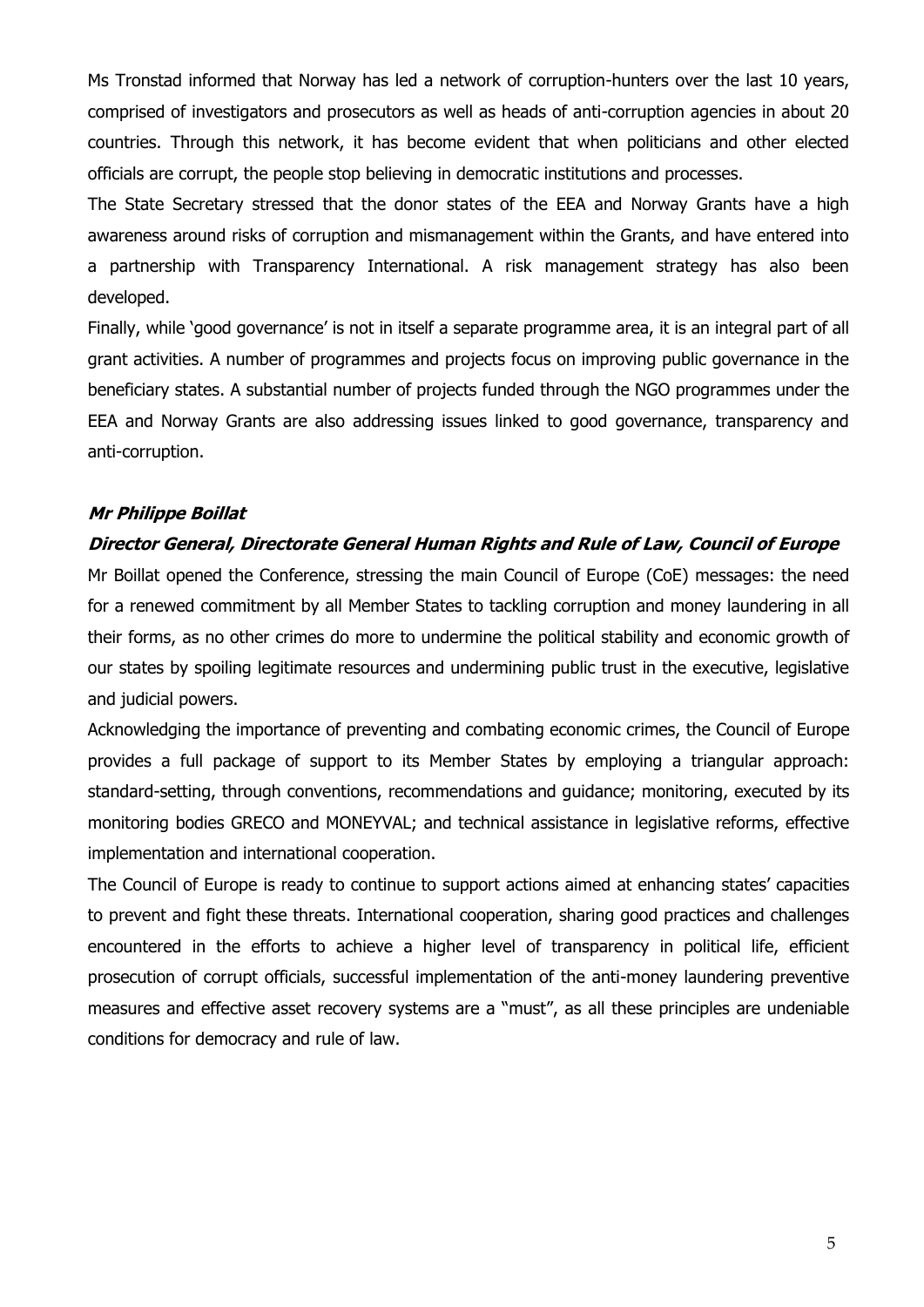## **Theme I: Transparency of Political Funding and Lobbying Rapporteur: ROBERT BŘEŠŤAN**

Journalist, Political Analyst, Commentator, Czech Republic

#### Transparency of political funding

The transparency of political funding section Panellists of opening session Transparency of political funding benefited from experienced speakers representing



(source: Mertel).

politicians: Ms Chiora Taktakishvili, member of the Parliamentary Assembly of the Council of Europe, Parliament of Georgia, Mr Jiří Dienstbier – Minister of the Czech Republic for Human Rights, Equal Opportunities and Legislation, Chairman of the Government Legislative Council; high level practitioners: Mr Yves Marie Doublet - Head of the Department of Public Procurements and Legal Affairs of the Administration of the French National Assembly; and experts from international organisations: Mr Christophe Speckbacher – Council of Europe (GRECO Secretariat).

Ensuring the transparency of political funding and the transparency of lobbying continues to be a major challenge for the majority of European states, including the Czech Republic.

It is fact that 57% of people in the EU - according to a Eurobarometer survey - think that "giving and taking bribes and the abuse of power are widespread among political parties. 56% think the same about politicians at regional, national or local levels".

Therefore, one of the questions raised during the Conference's debates was how to change the feeling that politics is sort of a "dirty game"? A transparent approach to lobbying and political financing are key elements.

On the topic of political financing there are plenty of different approaches across Europe. From states where anonymous and cash donations are accepted (such as Denmark, Malta or the Netherlands) to states where donations from private companies are prohibited (Belgium, Poland, France, Portugal...).

Yet many other areas of concern were identified during the Conference discussions, such as the loans used as a way to circumvent the ceiling on donations or the high threshold for donations.

A very important topic of the debates in Prague was the involvement of third parties in campaigns (think-tanks, unions etc.). It is now clear whether establishing a ceiling for third parties would be helpful and, if so, how to do it in the right way.

If there were rules on party and electoral campaign funding, there would also be a strong need for monitoring the implementation of rules, and here again there are different solutions to supervision applied by the states: by parliament; by bodies entrusted with the task of receiving/checking declarations of assets and interests; an audit body, bodies entrusted with anti-corruption competences and civil society. The Conference debates concluded that in many states where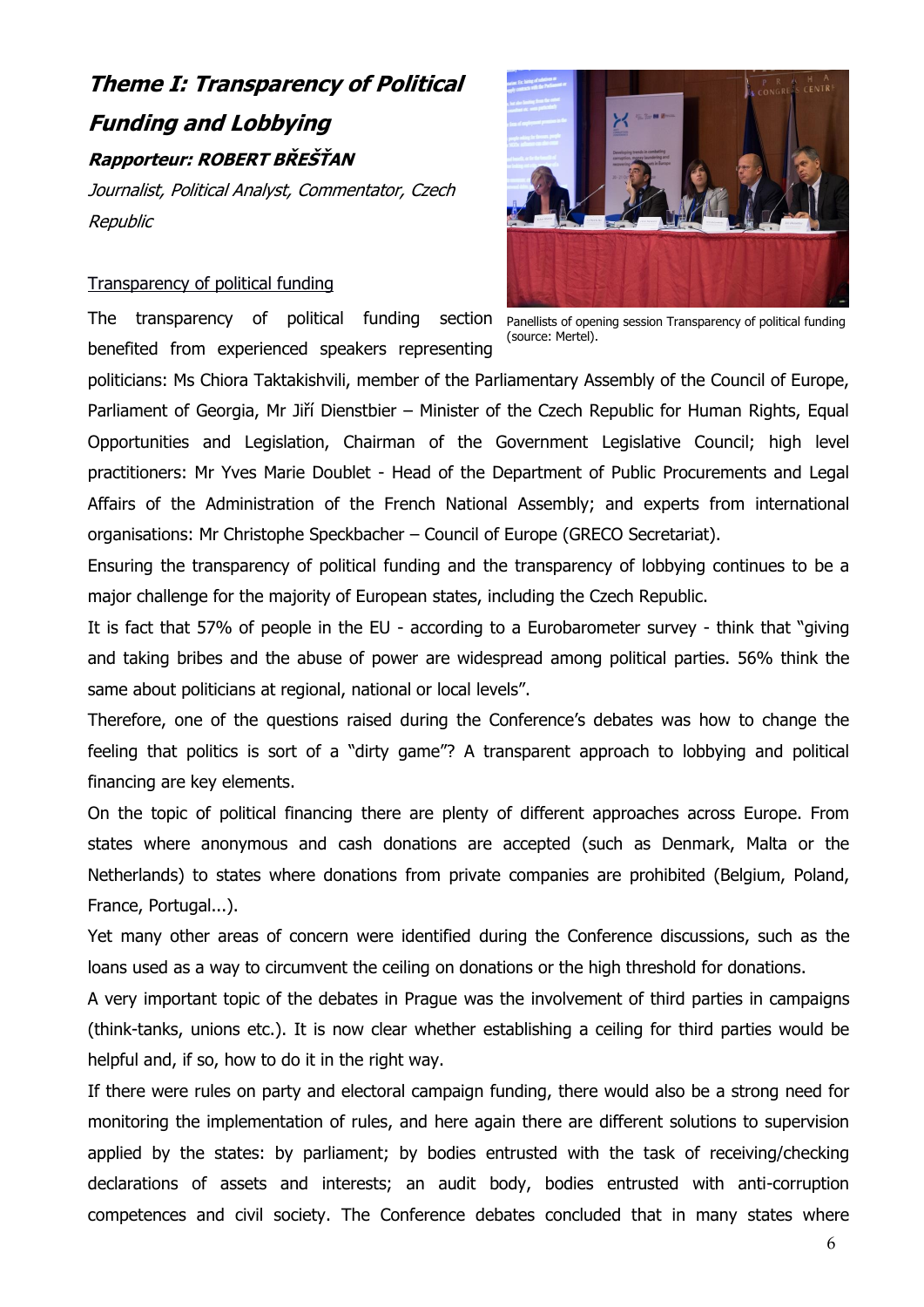supervision is divided into multiple parts this negatively impacts effectiveness.

The GRECO contribution to the Conference brought to the attention of the audience that while the third evaluation round on party financing identified many loopholes in the rules of the Member States, some of them have successfully amended their rules since the evaluation. However, further steps must be taken as the issues of transparency, monitoring and sanctions are closely interconnected. No sanctions may be imposed without an efficient monitoring body, and no efficient monitoring may be carried out without transparency.

Another important topic touched upon in Prague was corruption in connection with the "everyday life" of political parties, and the so-called *quid pro quo* donations, where MPs are under an obligation to behave – or have explicitly or implicitly agreed to behave – in a certain way in return for donations. Such contributions shape the future behaviour of parties and MPs and the misuse of state resources. This risk could be mitigated not only by political finance regulations but also through internal parliamentary rules. In this regard, the debates led to the idea that a balanced system of political funding is the best option. Often simple solutions are tried, such as making parties entirely state funded, but this does not appear to solve the problem (and, on the contrary, may create more harm). On the other hand, a system predominantly based on private donations might lead to excessive dependence on donors.

Internal corruption within political parties (payment for placement on the list of candidates) was another item on the agenda at the Conference. Internal corruption is an important threat to the credibility of the political system as it puts the legitimacy of those elected under question.

The important role of the civil society and an independent plural media was underlined in the context of transparency of political party funding.

It is worth mentioning that the Conference coincided with the day the Czech Parliament started to debate the adoption of legislation on the financing of political parties, including: expenditure limits on election campaigns; limits for gifts from natural persons and legal entities; and an obligation to finance an election campaign using a transparent account. An independent control body will be established by the same legal act.

#### Lobbying

The panellists included the main stakeholders in the field: academia (Mr Luís de Souza – Researcher, University of Aveiro, Portugal and Dr Raj Chari - Department of Political Science, Trinity College Dublin) and civil society (Mrs Guro Slettmark, Secretary General, Transparency International Norway and Ms Ivana Dufková – Project manager, Transparency International Czech Republic).

Lobbying is a challenge to the transparency of the legislative process in all of its stages. Legislators and members of parliament (MPs) are particularly vulnerable to potential conflicts of interest and other corruption-related risks that may arise as a result of opaque lobbying regimes.

It is probably true that "you will never see two people agree on the definition of lobbying". Yet one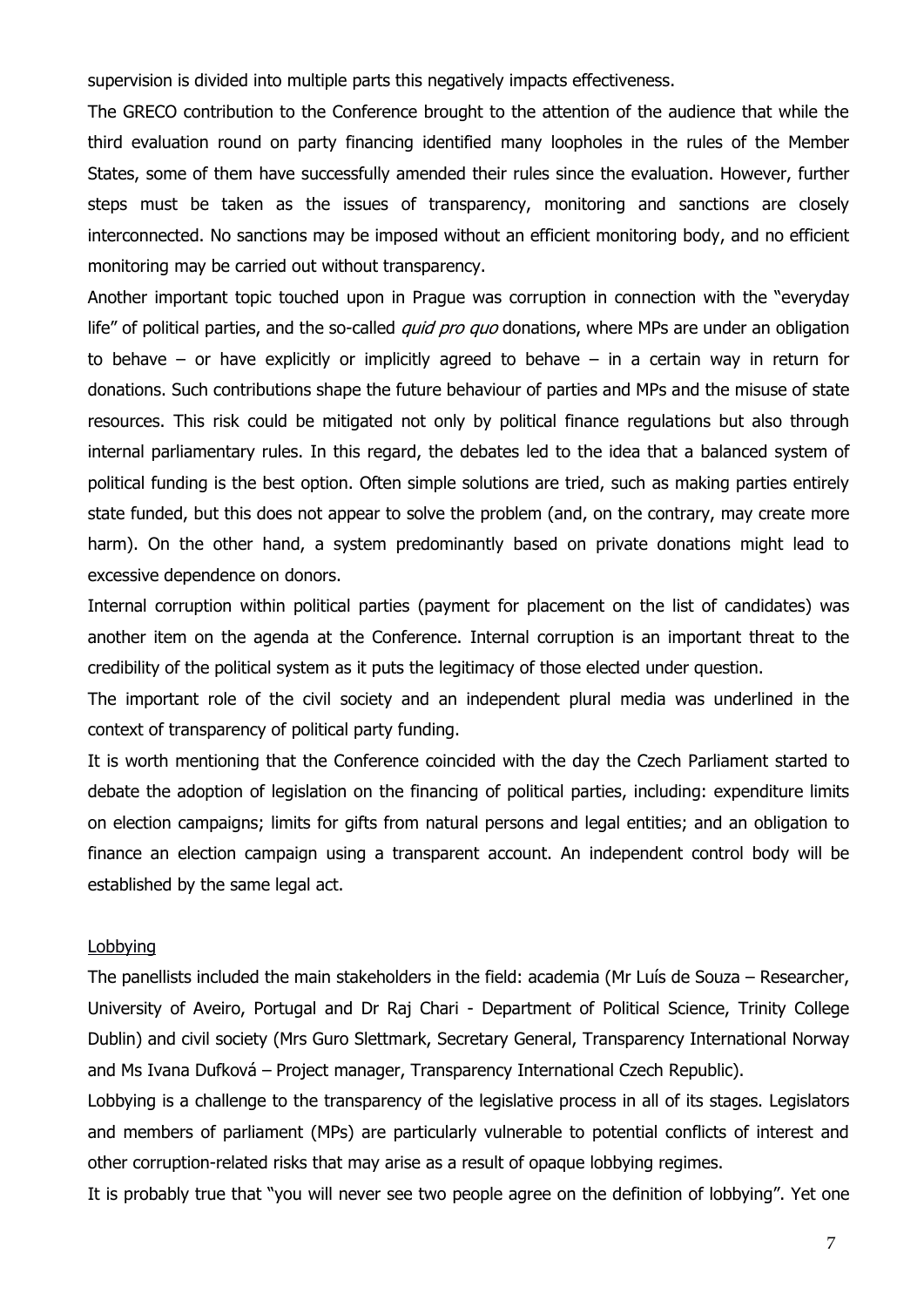thing is clear: it is an attempt to influence political decisions.

It is a fact that lobbying is not regulated in most EU Member States. Yet the Conference discussions led to the conclusion that even in the absence of legislation on lobbying, the Member States should introduce rules or guidelines providing some formal regulation on how the issue of impartiality should be considered.



Dr Raj Chari, Trinity College Dublin, focused in his contribution on lobbying (source Mertel).

Some Member States are considering a scheme of

registration of who MPs meet and what issues were discussed in the public interest. Moreover, representatives of civil society consider that the register should be publicly available.

Other arguments consider that such registration would be an impediment to the (already slow) legislation process, would bring additional bureaucracy, would create issues related to its maintenance and resources, and would run the risk of driving lobbying out of parliament and behind closed doors, or of creating an even higher barrier between MPs and the public.

A balance should, however, be considered because while lobbying can improve policymaking by providing valuable data and insights, it can also lead to influence from interest groups and private interests.

The story connected with lobbying is not black and white.

A growing number of professional lobbyists and corporations are committing to higher ethical standards in their interactions with government, and are in fact supportive of reforms, recognising the moral imperative but also the benefits to reputation and the need for a level playing field.

<span id="page-7-0"></span>Some recommendations emerged from the Conference's debates: regulate lobbying, introduce a register of accredited lobbyists, publish lobbying contacts and the business agendas of cabinet members and senior officials, regulate gifts, travel, hospitality and other special benefits, extend cooling-off periods, strengthen supervision bodies, introduce a 'legislative footprint' that allows tracking the evolution of the legislative process, and adopt codes of conduct for elected officials.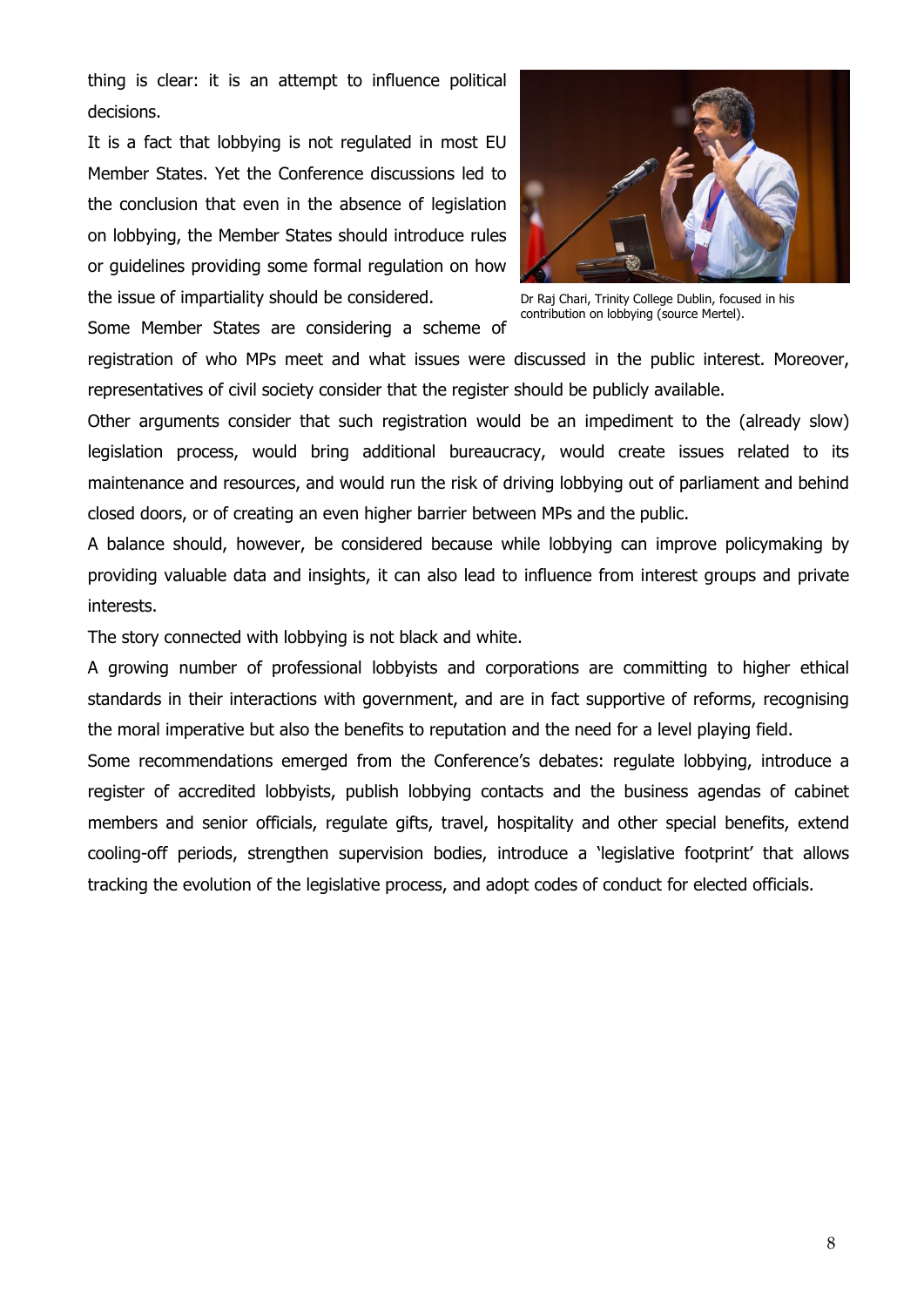## **Theme II: Preventing and Combating Judicial Corruption Rapporteur: MARIUS BULANCEA**

Counsellor of the Chief Prosecutor of the National Anti-Corruption Directorate, Romania



The panel had a very diverse selection of speakers, Ms Lenka Bradáčová, Chief Public Prosecutor, Czech covering a variety of players involved in the proper

Republic (source: Mertel).

functioning of the judiciary systems, including Mr Christian Manquet – GRECO Vice-President, Ms Nina Betetto - Vice-President and Judge of the Supreme Court, Member of the Consultative Council of European Judges, Slovenia, Mr Giedrius Būdvytis – Special Investigation Service of the Republic of Lithuania, and Dr Lenka Bradáčová – Chief Public Prosecutor, Czech Republic.

The main theme of the debate, as underlined by all the speakers, was the importance of a clean judiciary for a functioning society.

Judges and prosecutors are the ones who are expected to enforce ethical standards throughout society and  $-$  as one of the speakers eloquently mentioned  $-$  when judges are corrupt, people have no one to turn to. Thus, ethics equals freedom for a judge or prosecutor, because it leaves them the possibility of choice.

Achieving these goals requires a strategic, holistic approach and there was less unanimity on the means that can take us there.

One thing that all the speakers agreed on was that there is no single solution that fits all cases. Each country has its specifics, determined by its history, traditions and values, and so any attempt to alter the status quo must take these into consideration.

Thus, the audience was told that the GRECO international evaluators are trying to make tailor-made recommendations in each of their country reports monitoring compliance with Council of Europe standards.

The actual measures that the speakers mentioned while presenting their country's experience or the international situation regarded either enforcing procedures related to the functioning of the system, or focusing on the individual, by raising awareness and providing training and guidance.

As another speaker said, one can seek the best system but we must also keep in mind the relationship between the quality of the institutions and that people working within those institutions.

Thus, the Conference debates agreed on the importance of setting ethical rules, codes of conduct, defining conflicts of interest and establishing a system for the declaration of assets.

These were canvased against the international standards, such as those prescribed by the Council of Europe's Convention on Corruption or the Bangalore Principles of Judicial Conduct.

Mechanisms that would strengthen judicial councils or increase the transparency of procedures were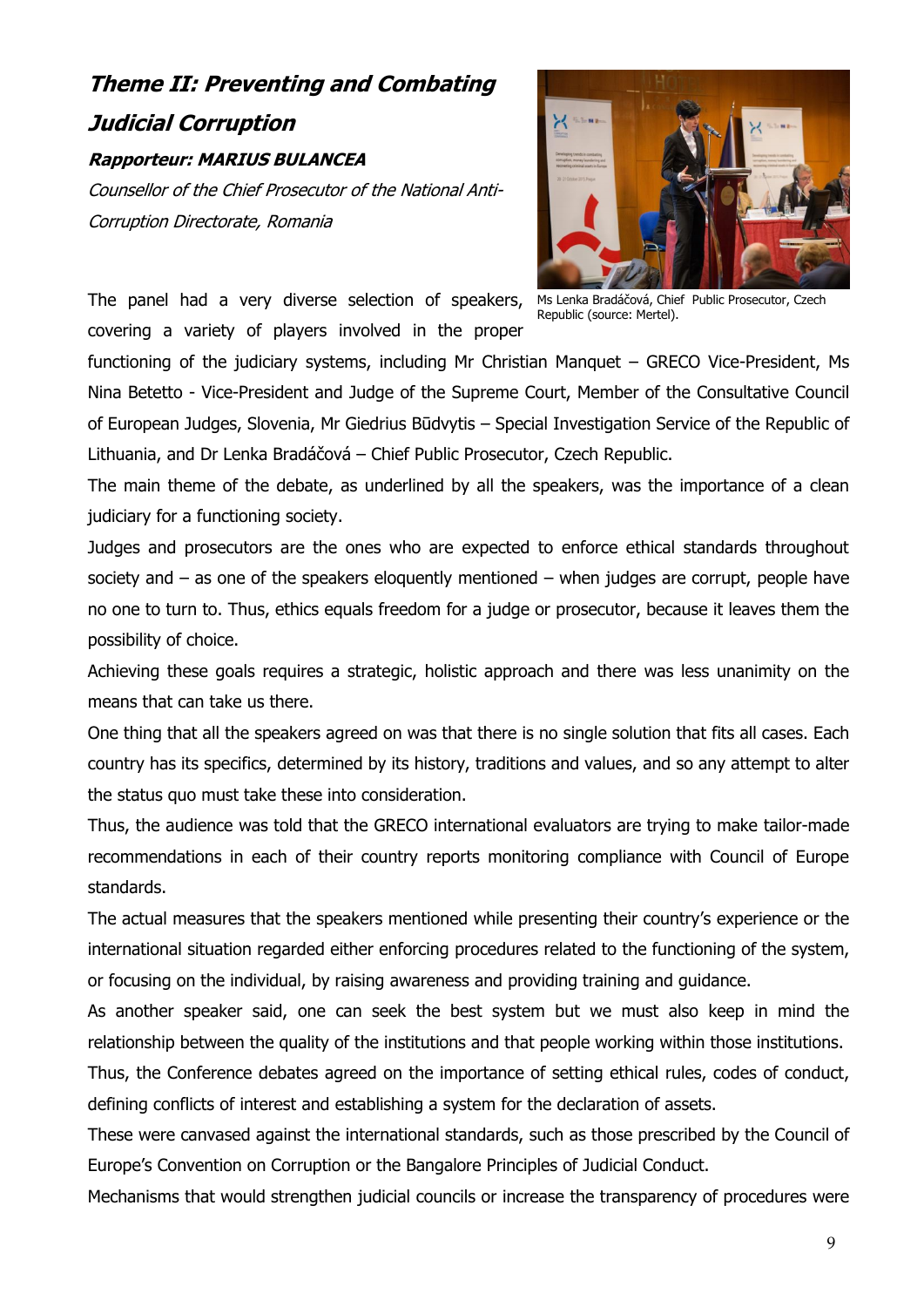also discussed, as well as the importance of achieving mechanisms that would balance the independence and accountability of the judiciary.

It has been noted that the independence of the judiciary is not a privilege but a necessity, and the difficult issue of finding the right checks among the three powers was addressed.

Transparency is essential for public trust, thus procedures must be adopted that eliminate perceived arbitrariness in the distribution of cases, the rotation of judges and prosecutors, or their promotion.

New developments were presented in an area that is usually unenthusiastic about innovations, such as liability of a court or prosecutor's office where a corruption offense took place, or adopting a strategic approach based on the identification of threats and vulnerabilities in the area of judicial corruption.

Public trust in the judiciary is a key requirement to achieve rule of law, and that means that apart from the observance of standards, the appearance of integrity amongst the judiciary is of paramount importance. "Not only must justice be done, it must also be seen to be done", as Gordon Hewart said.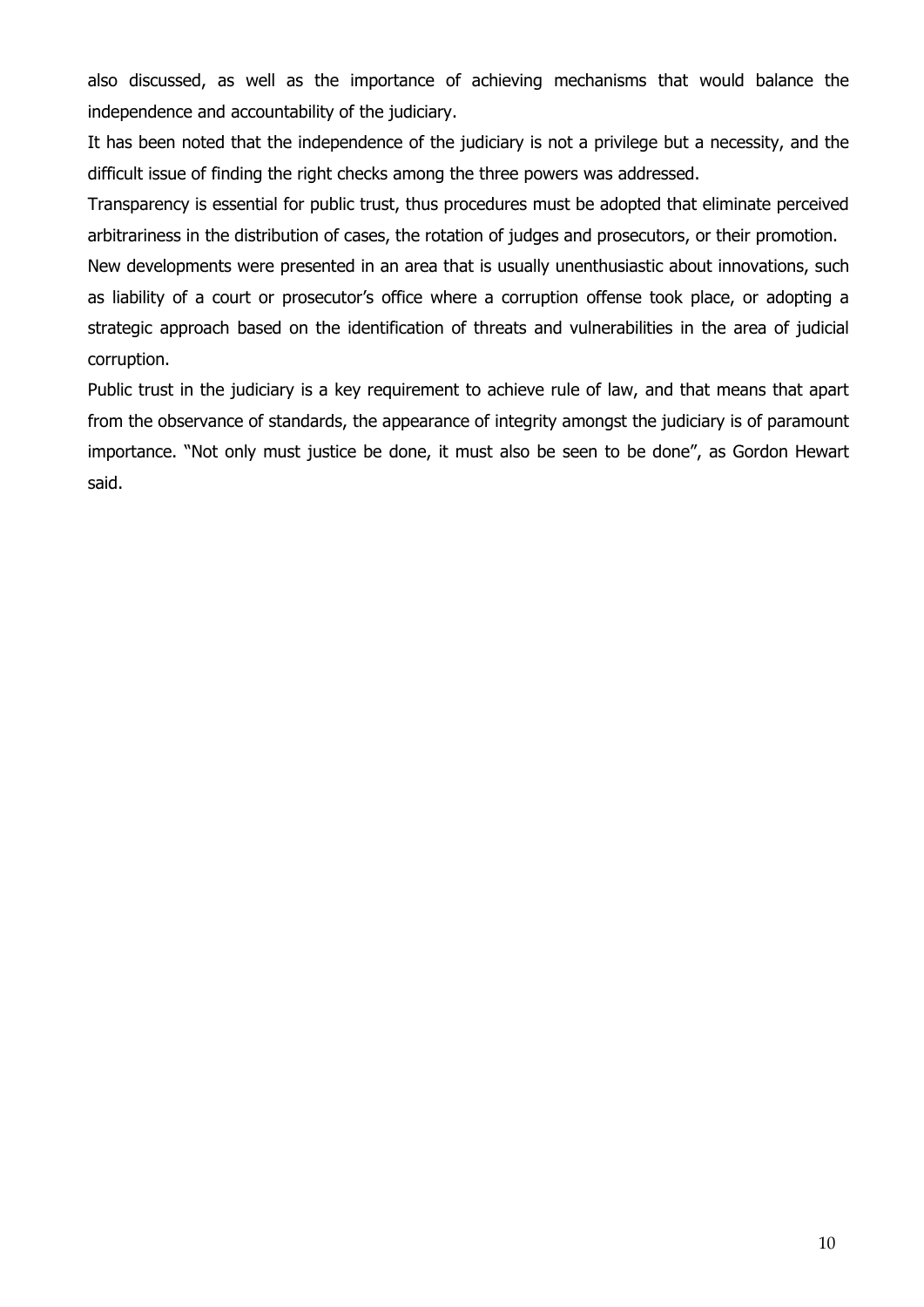

Whistleblower protection was one of the crucial issues of the conference (source: Mertel).

# <span id="page-10-0"></span>**Theme III: Whistleblower Protection Rapporteur: MARK WORTH**

Investigative journalist, whistleblower advocate, public interest activist, publisher

The panel was opened by moderator Lenka Franková, analyst at the Czech NGO Oživení. Ms. Franková said government officials and NGOs are currently working to develop draft whistleblower protection legislation

for the Czech Republic, and that whistleblowing is one of the four main priorities of the country's current anti-corruption action plan.

Research points to the need for strong legal protections for people who report crime and corruption in the Czech Republic. In a survey of 40 whistleblowers, Franková said all but one was exposed to retaliation, and that half lost their jobs. Two thirds of employees who were aware of wrongdoing did not report or disclose it, out of fear of retaliation or in the belief that nothing would come of their report.

An overview of a range of international trends and developments was presented by Mark Worth, director of the International Whistleblower Project at Blueprint for Free Speech, an international NGO based in Berlin and Australia.

About 20 national whistleblower laws have been passed since 2010, and about 30 countries are currently considering or debating legislation – making up one fourth of all countries. Worth said that this is a "transformative time" for the issue. In Europe alone, laws recently have been passed in Bosnia and Herzegovina, Ireland, Kosovo, Luxembourg, Malta, Serbia, Slovakia and Slovenia.

New standards and principles for whistleblower laws and policies have been developed by many organizations, including the Council of Europe, OECD, Organization of American States, Government Accountability Project, Transparency International and Blueprint for Free Speech. Worth said these standards are working and that they are beginning to appear in national laws and bills.

Governments have recovered billions of dollars in lost and stolen money because of the efforts of whistleblowers – including \$5 billion alone stemming from the case of UBS whistleblower Bradley Birkenfeld. A growing number of victimized whistleblowers, in all regions of the world, have been reinstated to their positions and/or financially compensated for their losses.

There is a need for strong legal protections for people who expose crime and misconduct in the national security, intelligence and military fields, Worth said. This is a position held by many NGOs and researchers.

Dr. Ondřej Závodský, Deputy Minister of Finance of the Czech Republic, related his personal story of exposing contract, procurement and financial irregularities at the Ministry of the Interior. After reporting the information, Závodský was retaliated against when the ministry dissolved his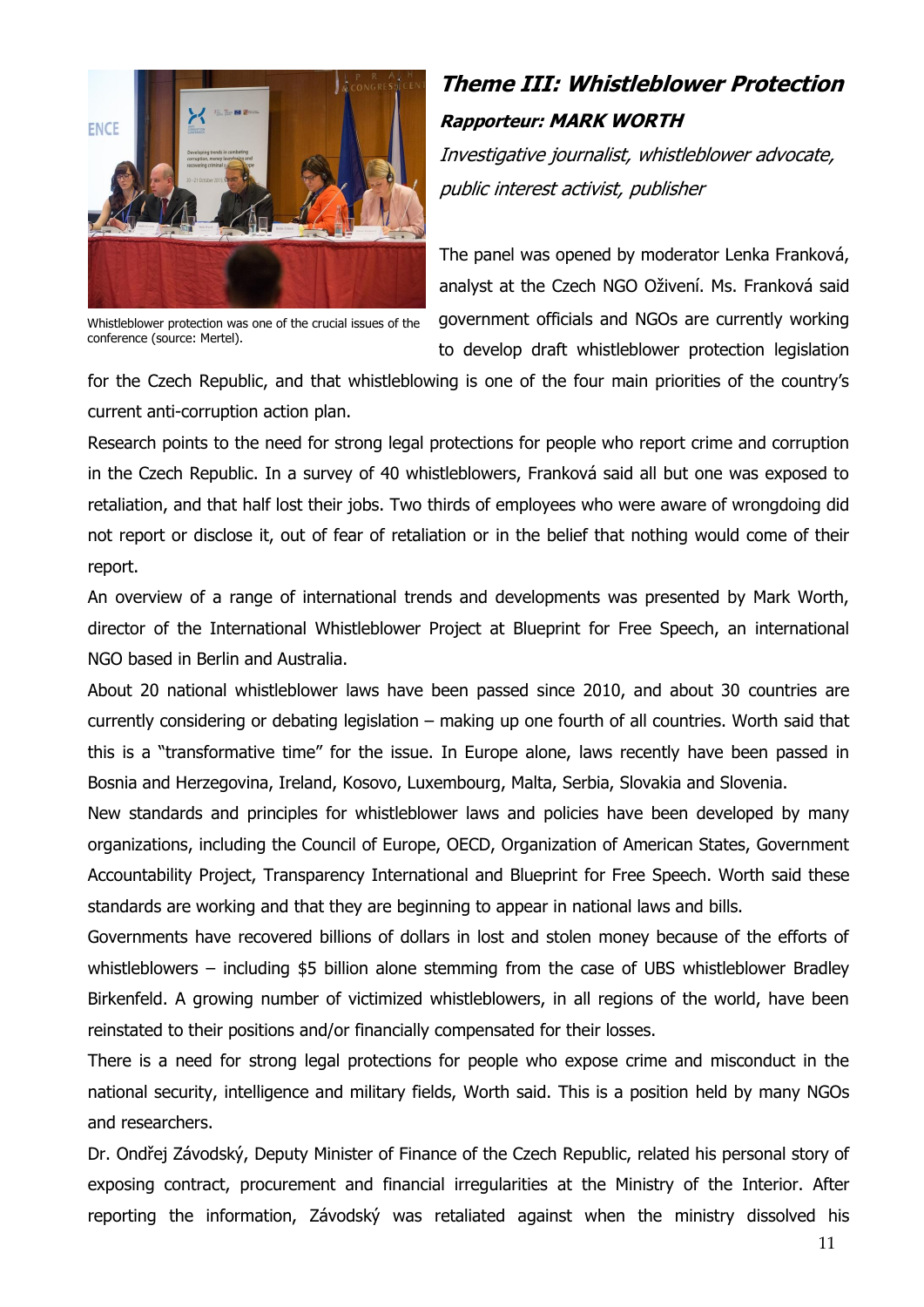department. He said the media played a critical role in his reinstatement. A colleague who was also fired won his unfair dismissal case in court.

Závodský has urged the Czech Republic to pass a whistleblower protection law that includes strong anti-retaliation measures and ample compensation for victimized whistleblowers. "I hope we can rise above our historical heritage," he said, "and take a step into the future."

An example of a national whistleblower framework was presented by Ms Birthe Eriksen, University Lector at the Norwegian School of Economics. Whistleblower protection provisions were included in 2007 in Norway's Working Environment Act. The law gives employees the right to disclose misconduct and be protected from retaliation, and it requires employers to implement internal whistleblower systems.

However, the law and Norway's whistleblower framework need many improvements. The Working Environment Act is not a comprehensive whistleblower protection law; there is no national whistleblower disclosure channel; regulators lack the resources and capacity to enforce the law; some judges and lawyers lack sufficient knowledge; and the law does not cover all employees. "We have a long way to go," Eriksen said.

Presenting an example of how NGOs are supporting whistleblowers and investigating their disclosures was Jelena Stojanović, a whistleblower lawyer at the Belgrade-based organization Pištaljka ("Whistle"), which advises and represents whistleblowers, including in their legal cases, has recently established a hotline for whistleblowers, and which has already received hundreds of reports.

Stojanović said Pištaljka has published more than 400 articles based on information provided by whistleblowers – including the case of a government official who failed to publicly disclose property ownership, leading to an investigation by authorities.

<span id="page-11-0"></span>Since Serbia's new whistleblower protection law was implemented in June 2015, Pištaljka has assisted four whistleblowers with their court cases. More than 1,000 judges have been trained in whistleblower protection issues.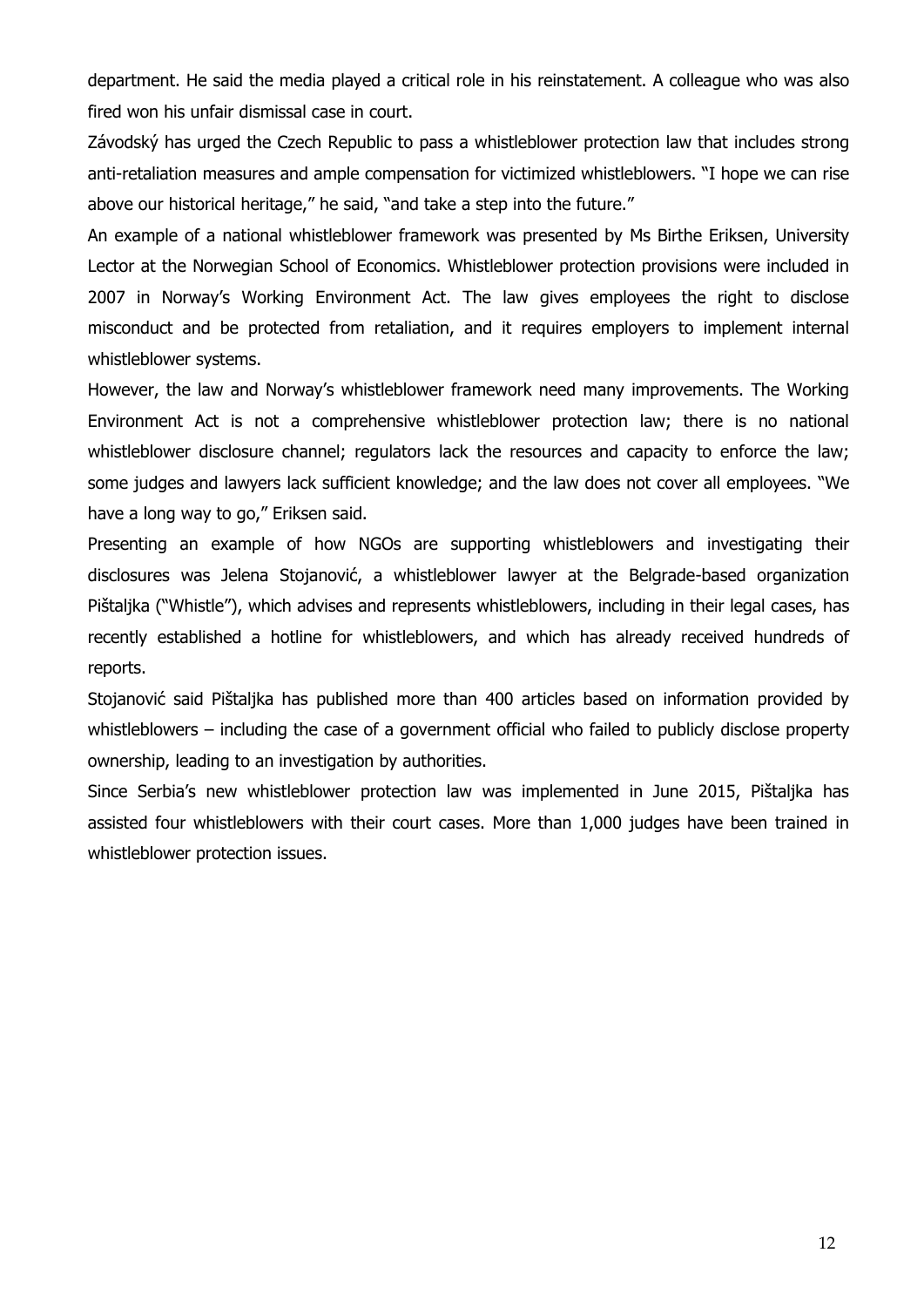**Theme IV: Key Challenges in Implementing the New Antimoney Laundering Standards Rapporteur: JAN MACHÁČEK**

Commentator and Analyst, Czech Republic



The panel Key Challenges in Implementing the New Anti-money Laundering Standards covered

Panellists of the session Key challenges in implementing the new anti-money laundering standards (source: Mertel).

three areas of significant change in international standards: the national risk assessment (NRA); the transparency of legal persons through the creation of centralized national registers of beneficial ownership (BO) information; and increased diligence in screening the PEPs. The speakers were highlevel practitioners representing a diverse set of states and diverse institutions:

- Ministry of Justice: Mr Atle Roaldsøy Special advisor, Ministry of Justice and Public Security, Norway,
- Financial Intelligence Units: Mr Arakel Meliksetyan Deputy Director, Armenian FIU, Mr Boudewijn Verhelst - Deputy Director, Belgian FIU, Ms Elena Scherschneva-Koller - Head of the Austrian FIU, Mr Nedko Krumov - Head of the Analytical and International Relations Unit, Bulgaria,
- financial supervisors: Mr Philipp Roeser, Liechtenstein, MONEYVAL Scientific Expert and
- the private sector: Mr Frédéric Cottalorda, Monaco, MONEYVAL Evaluator.

The panel discussing the National Risk Assessment was an opportunity to share good experiences and challenges in implementing this new obligation. The Norway experience in the matter showed that while assessing vulnerabilities with a robust and critical view, one objective was achieved, during the implementation of which the experts found meaningful data enabling them to reach meaningful conclusions, but other areas were more difficult. The absence of a commonly agreed and practically tested NRA methodology was considered to be another challenge. The debates demonstrated that better analytical capacity is needed at state level, and more specialists from various institutions should be aware of the necessity of conducting an NRA and should be actively involved in the process. A more important role in NRA implementation should be given to the financial supervisors and to the private sector, which was considered to be only marginally involved.

In addition, the debate concluded that the NRA should necessarily contain a section of recommendations for public institutions and for the private sector on practical measures to be taken in order to minimise vulnerabilities. A plan of actions to be taken to address the risk was considered essential.

The second thorny subject for the debates in Prague was the transparency of legal entities and trustees (the so-called beneficial ownership (BO) information). The new standards introduced an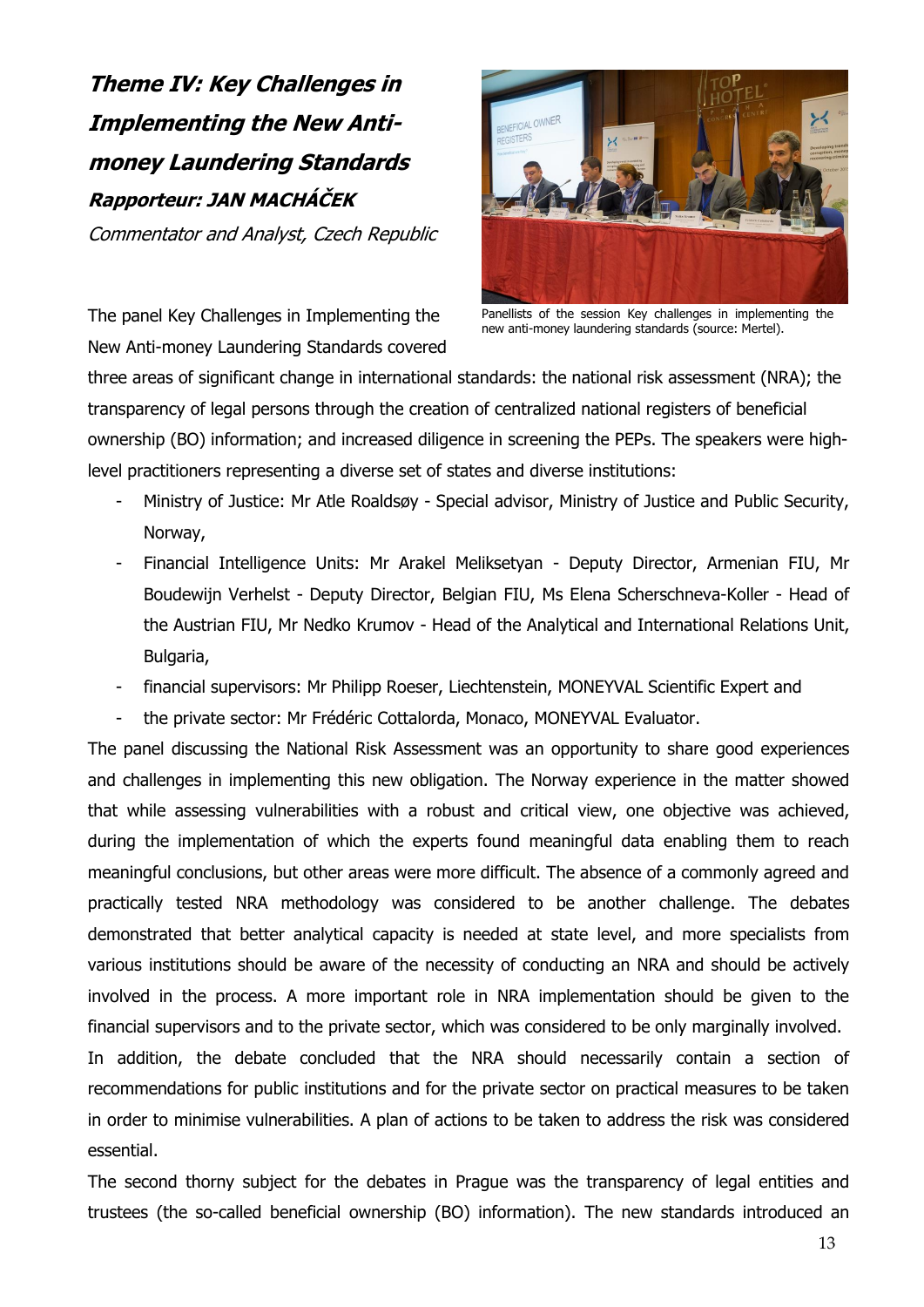

Parallel round-table session to the implementation of the 4th AML Directive (source: Mertel).

obligation for companies or legal arrangements to hold adequate, accurate and up-to-date information on their beneficial owners, which should be available to some law enforcement agencies. Speakers looked to the new provisions of the  $4<sup>th</sup>$  EU AML Directive for answers to questions such as: how beneficial a central BO register would be; how BO information can be

kept adequate, accurate and current; and how the

Customer Due Diligence (CDD) process can be adapted to the new sets of data and information. The debates led to the conclusion that the obliged entities should not rely exclusively on the central register to fulfil their CDD requirements and, therefore, that accessing registered information might be more burdensome than requesting it from the customer directly. However, a central register would be of great help as a starting point for the financial institutions in identifying the parties involved in a company or in a legal arrangement (such as trusts). Another very significant conclusion was that identifying and sanctioning "inaccurate BO information" is a prerequisite for an effective and transparent mechanism, and the difficulties in identifying the BO should trigger a Suspicious Transactions Report (STR).

The third item covered by the AML panel referred to Politically Exposed Persons and the debates revolved around the main questions that have haunted the financial community since the adoption of the 4<sup>th</sup> EU AML Directive:

- Who is a PEP? domestic political and administrative figures, internationals, foreigners?
- To what extent should a financial institution consider a PEP's family members and associates, and how to find ways to identify them?
- For how long would a PEP continue to be considered a PEP after leaving office?

The discussions were interesting, involving the two main "sides" in the PEP's identification process as the panel consisted of both representatives of the private sector and the specialised public authorities. The solutions that emerged from the debates included the private databases available on the market, the national assets disclosure databases (obligations deriving from anti-corruption legislation) and the classical CDD procedures.

The audience very much appreciated the trends and typologies presented by Mr Krumov at the end of the debates:

- Usage of offshore companies to move funds;
- Increasing number of PEP investments in luxury real estate and private business companies;
- Discrepancies between declared wealth and invested funds;
- Usage of proxies, related persons and legal entities;
- <span id="page-13-0"></span>Usage of bank accounts in states with a high level of banking secrecy.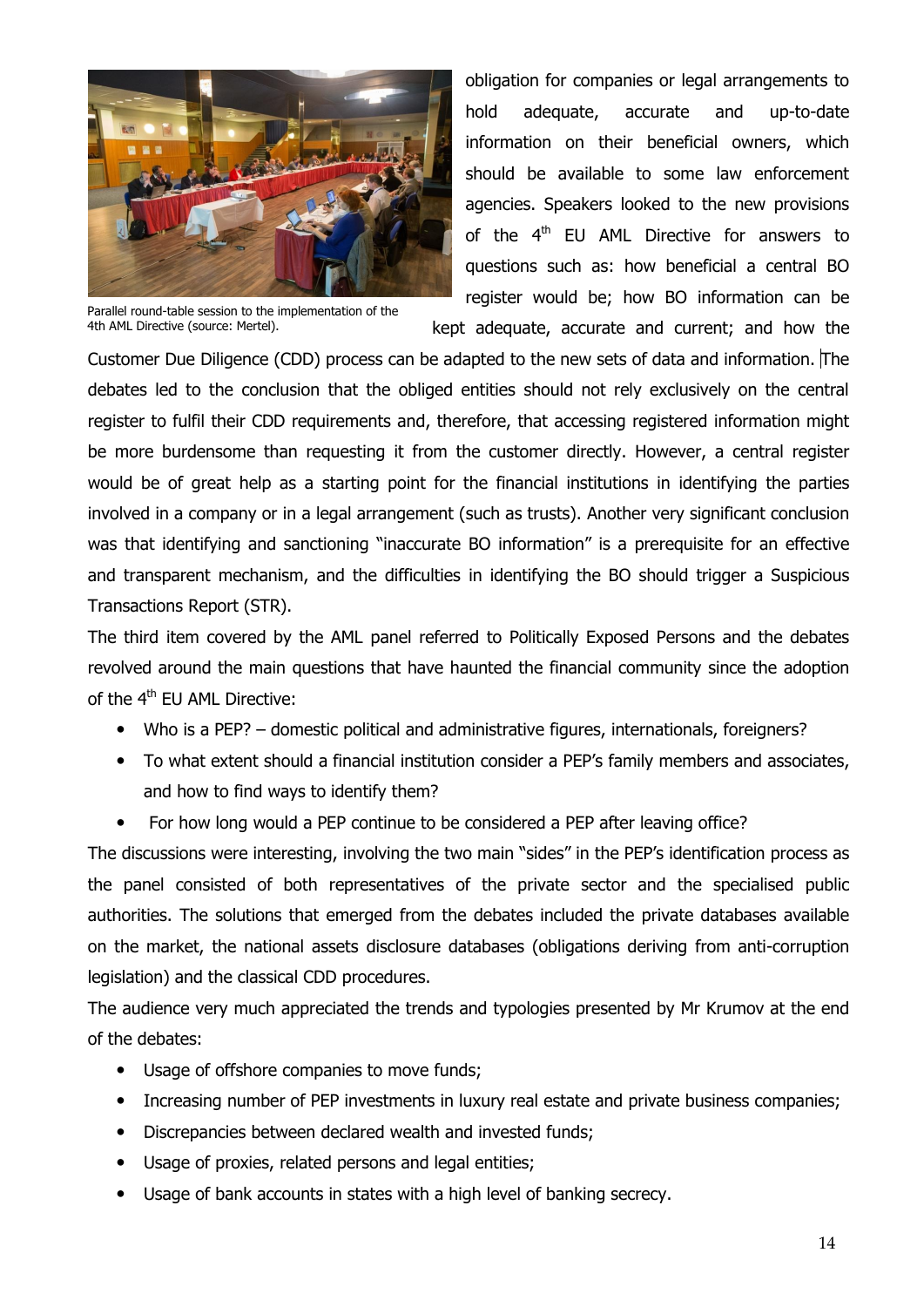## **Theme V: Asset Recovery**

#### **JENS MADSEN**

Former Director General, State Prosecutor for Serious Economic and International Crime, **Denmark** 

The panel on Asset Recovery benefited from the expertise of high-level practitioners in the field from very diverse areas of Europe: Mr Jean-Michel Verelst, Central Office for Seizure and Confiscation Belgium; Mr Dimo Grozdev, Commission for Illegal Assets Forfeiture, Bulgaria; Mr Pier Attilio Stea, Deputy Public Prosecutor, Italy; and Mr Ivo Škrobák, Ministry of Interior Asset Management Specialist, Czech Republic.

Since organized crime activities are profit-driven, only an efficient recovery, freezing and confiscation regime can deprive the criminals of what they have worked to acquire, and thus achieve the objective that "crime should not pay". Therefore, tracking and recovering illicit money has been a political priority at international level since the 1990s.

The participants in the Asset Recovery panel of the Conference discussed a number of important issues related to search, seizure and confiscation of proceeds from crime.

Non-conviction based confiscation: FATF Recommendation 4 states that "Countries should consider adopting measures that allow proceeds or instrumentalities to be confiscated without requiring a criminal conviction, or which require an offender to demonstrate the lawful origin of the property alleged to be liable to confiscation, to the extent that such a requirement is consistent with the principles of their domestic law". However, this principle has its legal roots in a common-law based system and not too many European states have adopted this principle in a stringent way. The panel discussions concluded that states are actively considering the applicability of this principle to their national legal traditions.

Extended confiscation: The issue of extended confiscation was regarded as a valid alternative to non-conviction based confiscation. The concept of extended confiscation is included in Directive 2014/42/EU of the European Parliament and of the Council, according to which "there may be situations where it is appropriate that a criminal conviction be followed by the confiscation not only of property associated with a specific crime, but also of additional property which the court determines constitutes the proceeds of other crimes". Article 5 of the Directive establishes a minimum list of crimes the extended confiscation should apply to. The conclusion reached by the experts during the Conference was that states should apply the article in the most efficient and inclusive way possible. The principle can be applied, for example, by reversing the burden of proof and putting the onus on the suspected person if assets disproportionate to the income, etc., of the suspected person are identified.

Confiscation from third parties. This issue is not new but still very important. Arrangements of a fictitious nature or pro forma arrangements are common in efforts to avoid seizure and confiscation. This issue is dealt with by several legal acts, most recently by the EU Directive of 2014. The